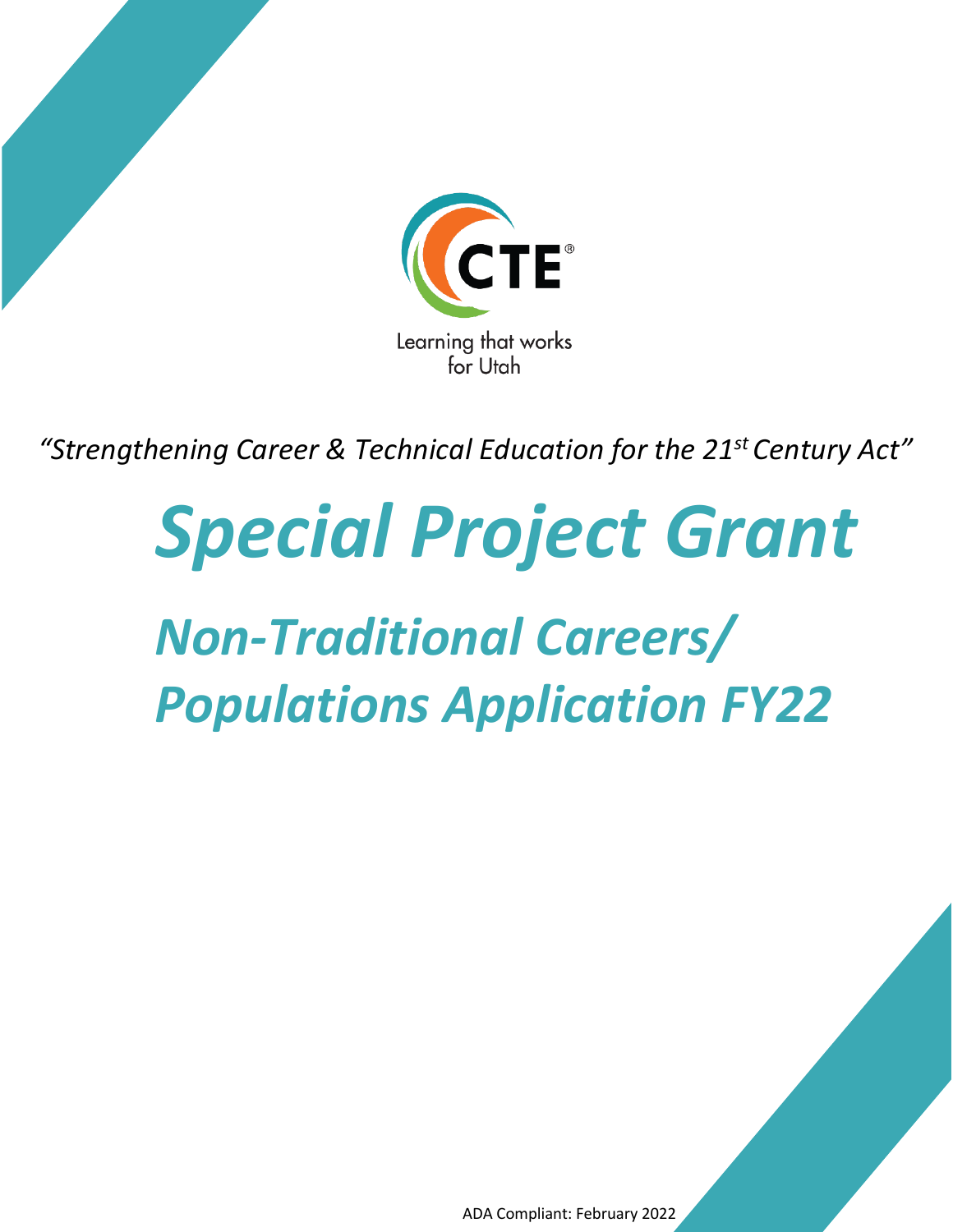### **Program Description**

| Name of Grant Program:                   | Utah Career & Technical Education Special Project Grants                                                                                                                                                                                                                                                                                                                                                                                                                                                                                                                                                                                                                                                                                                                                               |
|------------------------------------------|--------------------------------------------------------------------------------------------------------------------------------------------------------------------------------------------------------------------------------------------------------------------------------------------------------------------------------------------------------------------------------------------------------------------------------------------------------------------------------------------------------------------------------------------------------------------------------------------------------------------------------------------------------------------------------------------------------------------------------------------------------------------------------------------------------|
| Authorization:                           | Strengthening Career & Technical Education for the 21 <sup>st</sup> Century<br>Act (Perkins V)                                                                                                                                                                                                                                                                                                                                                                                                                                                                                                                                                                                                                                                                                                         |
| <b>Dissemination Date:</b>               | January 19, 2022                                                                                                                                                                                                                                                                                                                                                                                                                                                                                                                                                                                                                                                                                                                                                                                       |
| Deadline for Receipt of<br>Applications: | February 11, 2022<br>Additional applications will be accepted throughout the school year<br>depending on fund availability.                                                                                                                                                                                                                                                                                                                                                                                                                                                                                                                                                                                                                                                                            |
| Purpose:                                 | To supplement the resources of local school systems for services<br>that prepare individuals for non-traditional fields.                                                                                                                                                                                                                                                                                                                                                                                                                                                                                                                                                                                                                                                                               |
| <b>Target Populations:</b>               | <b>Non-traditional Fields</b><br>o "Non-traditional fields" means occupations or fields of<br>work, such as careers in computer science, technology<br>and other current and emerging high skill occupations,<br>for which individuals from one gender comprise less<br>than 25 percent of the individuals employed in each<br>such occupation or field of work. Perkins V Section<br>3(33) Statewide Projects to address gaps in<br>performance described in Perkins V Section 113(b)(3)<br>(C)(ii)(III)<br>$\circ$ Projects that focus on non-traditional fields in middle<br>grades (6-8) CTE students.<br>$\circ$ Projects that focus on non-traditional fields in high<br>school grades (9-12) CTE students.<br>o Projects that focus on non-traditional fields in<br>postsecondary CTE programs. |
| <b>Technical Assistance:</b>             | For technical assistance, please contact:<br>Wendi Morton, CTE Coordinator<br>Wendi.Morton@schools.utah.gov<br>Ephraim Zamora, CTE Special Populations Specialist<br>Ephraim.Zamora@schools.utah.gov<br>Libby Giles, CTE Compliance Specialist<br>Libby.Giles@schools.utah.gov                                                                                                                                                                                                                                                                                                                                                                                                                                                                                                                         |
| Eligible Applicants:                     | Grants are targeted to eligible recipients as defined in Section 131<br>and 132 of the Perkins Act. Eligible applicants must qualify under<br>requirements outlined in Section 112 of Perkins V. Final approval for<br>awards will be determined by USBE. USBE reserves the right to take<br>into consideration project alignment to Perkins V requirements,<br>geographic distribution, demonstrated project readiness, and<br>availability of funds when making decisions.                                                                                                                                                                                                                                                                                                                           |
| Range of Grant Awards:                   | Ranges based on project, projected outcome and available funds.                                                                                                                                                                                                                                                                                                                                                                                                                                                                                                                                                                                                                                                                                                                                        |
| Length of Grants:                        | Length of grant is determined on a per project basis.                                                                                                                                                                                                                                                                                                                                                                                                                                                                                                                                                                                                                                                                                                                                                  |
| <b>Estimated Program Start Date:</b>     | March 1, 2022                                                                                                                                                                                                                                                                                                                                                                                                                                                                                                                                                                                                                                                                                                                                                                                          |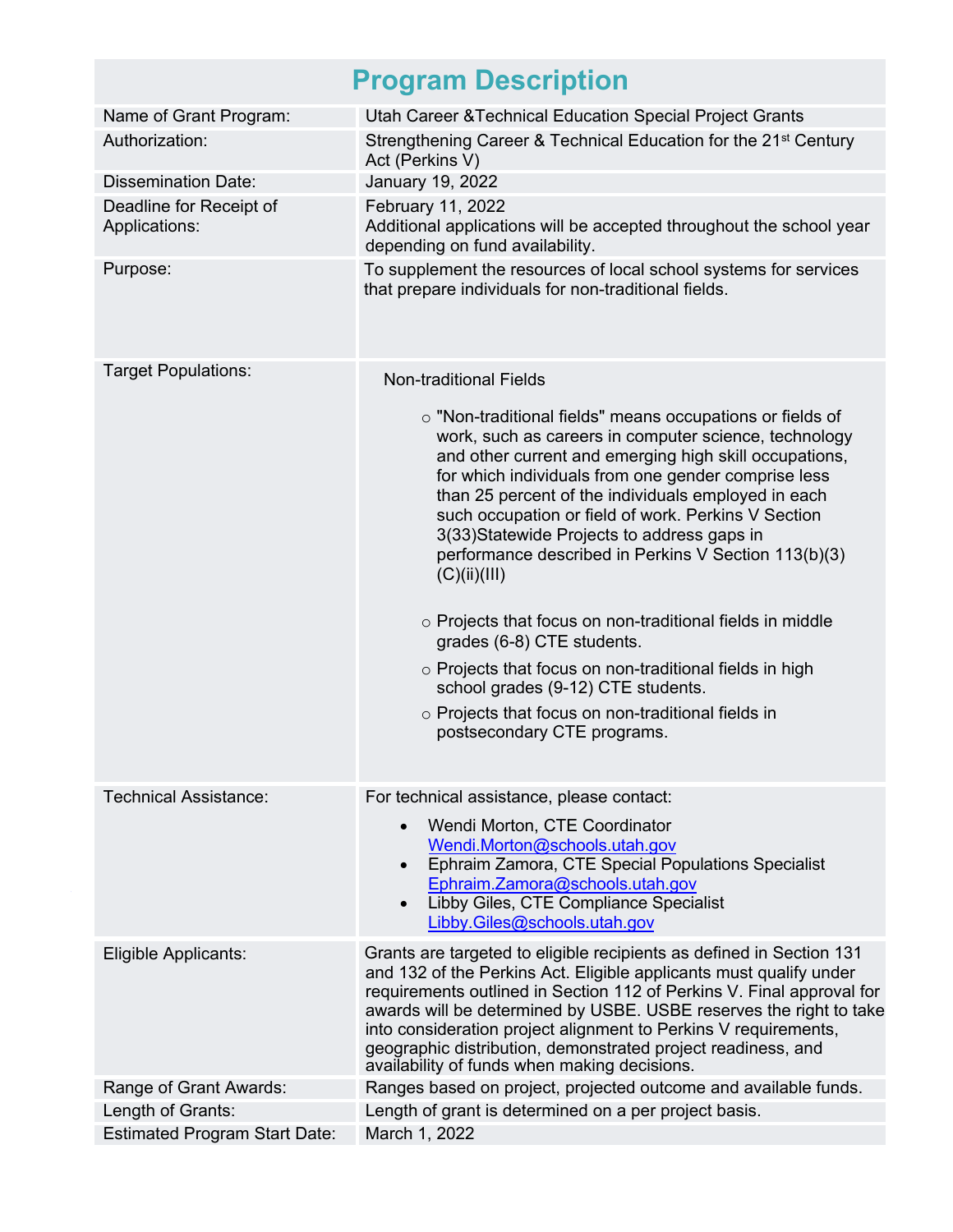- Fund may not be used for:<br>
Advertising, Marketing, and Promotion.
	- o Promotional items and memorabilia, including models, gifts, and souvenirs.
	- o Costs of advertising, marketing, and public relations to promote the institution or student groups.
	- Alcoholic Beverages.
	- Alumni Activities.
	- Bad debts, including losses (whether actual or estimated) arising from uncollectible accounts and other claims, related collection costs, and related legal costs.
	- Commencements, graduation ceremonies, convocations.
	- Cost of institution furnished automobiles that relates to personal use by employees.
	- Costs for defense and prosecution of criminal or civil proceedings, claims, appeals and patent infringement.
	- Donations and contributions.
	- Entertainment, including amusement, diversion, and social activities and any costs directly associated with such costs (such as tickets to shows or sports events, meals, lodging, rentals, transportation, and gratuities).
	- Fines and penalties resulting from violations of, or failure of the institution to comply with, Federal, State, and Local or Foreign laws and regulations.
	- Fund raising and investment costs.
		- o Costs of organized fund raising, including financial campaigns, endowment drives, solicitation of gifts and bequests, and similar expenses incurred to raise capital or obtain contributions.
		- o Costs of investment counsel and staff, and similar expenses incurred to enhance income from investments.
	- Salaries or expenses for school board or administrative staff
	- Goods or services for personal use.
	- Housing and personal living expenses.
	- Lobbying (attempting to influence the outcome of elections or legislation).
	- Membership in any civic or community organization, country club or social organization.
	- Costs incurred prior to the effective date of the award.
	- Relocation costs incurred incident to recruitment of a new employee.
	- Scholarships and student aid costs.
	- Costs of selling and marketing products or services of the institution.
	- Costs incurred for intramural activities, student publications, student clubs, and other student activities (excluding Career Technical Student Organizations-CTSO).
	- Unused facilities or unused capacity or partially used facilities.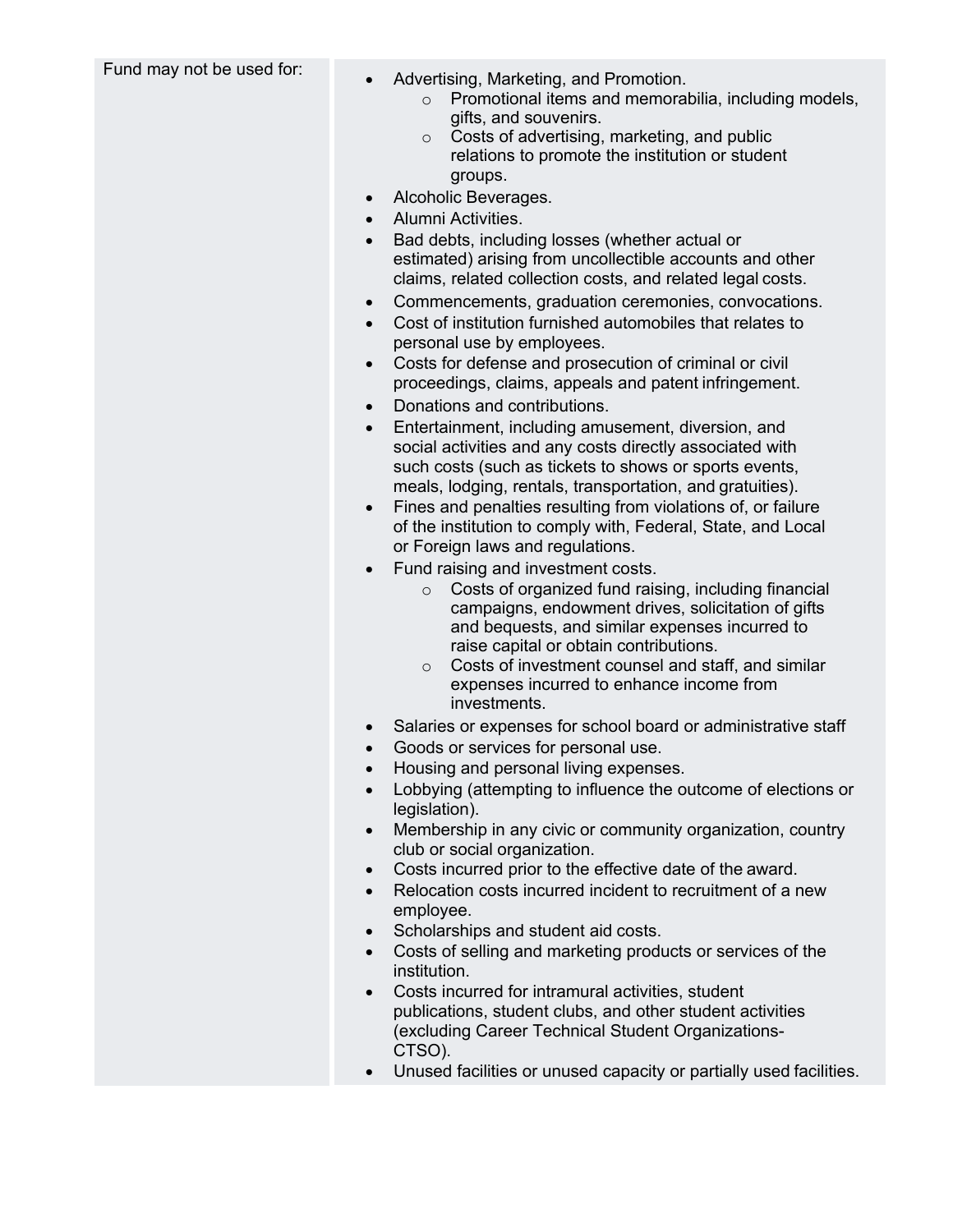| <b>Submission Requirements</b><br>and Information: | Priority will be given to rural, statewide, special<br>populations, middle level projects and projects that foster<br>innovation.                                                                                                       |  |  |  |  |  |
|----------------------------------------------------|-----------------------------------------------------------------------------------------------------------------------------------------------------------------------------------------------------------------------------------------|--|--|--|--|--|
|                                                    | Any additional documentation supporting a proposal may<br>$\bullet$<br>be attached and submitted with the final application.                                                                                                            |  |  |  |  |  |
|                                                    | Any partnerships or consortium must include a letter of<br>$\bullet$<br>support from each participant.                                                                                                                                  |  |  |  |  |  |
|                                                    | Proposal must describe the geographic region it serves<br>$\bullet$<br>and include counties and schools impacted.                                                                                                                       |  |  |  |  |  |
|                                                    | Proposals should improve or reinforce Performance<br>$\bullet$<br>Targets.                                                                                                                                                              |  |  |  |  |  |
|                                                    | Proposal must identify grade level(s) to be served.<br>$\bullet$                                                                                                                                                                        |  |  |  |  |  |
|                                                    | Proposals should incorporate middle to secondary<br>$\bullet$<br>to post-secondary transitions and program<br>alignment.                                                                                                                |  |  |  |  |  |
|                                                    | Applicants should align their career pathway programs<br>$\bullet$<br>with the skill needs identified by employers. Employers<br>also play a critical role in providing work-place<br>development activities and providing internships. |  |  |  |  |  |
|                                                    | Applications should be submitted via email to Libby Giles<br>$\bullet$<br>Libby.Giles@schools.utah.gov                                                                                                                                  |  |  |  |  |  |
|                                                    | Complete applications must be received by 5:00 pm on<br>$\bullet$<br>November 15, 2021                                                                                                                                                  |  |  |  |  |  |
|                                                    | Incomplete applications will not be considered for funding.<br>$\bullet$                                                                                                                                                                |  |  |  |  |  |
|                                                    | Applications received after due date and time will only be<br>$\bullet$<br>considered for funding if funds are still available.                                                                                                         |  |  |  |  |  |
| <b>Approved Applications:</b>                      | Applicants will be notified after their application has been<br>reviewed for approval.                                                                                                                                                  |  |  |  |  |  |
|                                                    | Approved applicants will be required to upload their<br>$\bullet$<br>submissions through the Utah Grants Management System<br>portal within the time designated when you receive your award<br>notification via email.                  |  |  |  |  |  |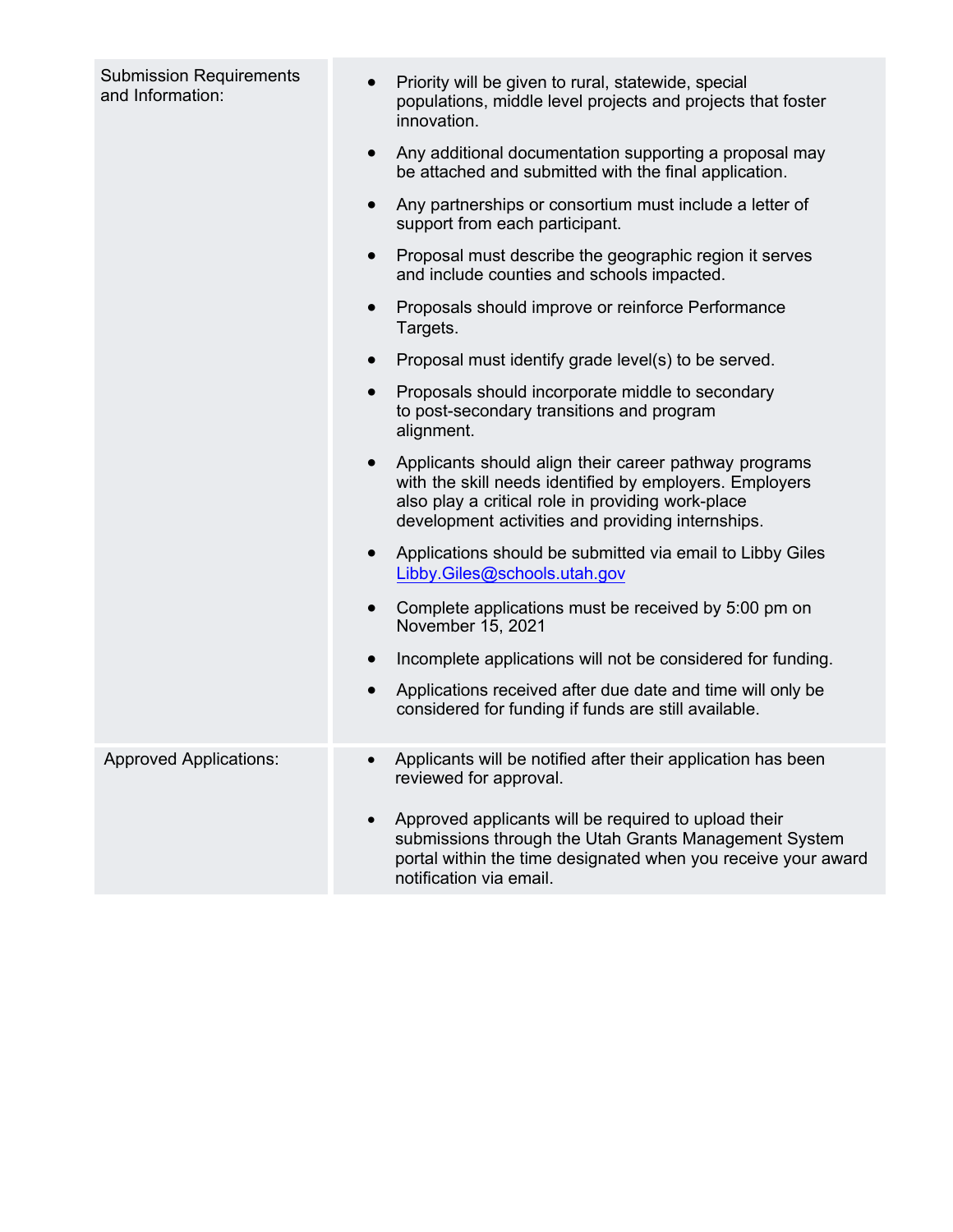### **COMPLETE APPLICATION MUST INCLUDE:**

- D Cover Page
- **□ Grant Narrative Questions** I, II, III, IV
- □ Budget Template
- □ Additional Documentation Supporting Proposal
- □ Letter of Support from each Participant in Region or Consortium Applications (if applicable)
- $\Box$  Itemized Equipment List with quotes if applicable
- □ Signed Assurances

### **Grant Narrative**

Applications must address questions below

### **I. Project Description**

Provide a clear and detailed description of the proposed project. Clearly state the purpose for the funding. Identify the grade level of students to be served. Identify detailed objectives of the proposed project. If appropriate, demonstrate how the proposed program leads to career pathways with linkage to existing and/or emerging programs of study to include secondary programs, post- secondary certificate programs and associate degrees.

#### **II. Sustainability**

 these costs is not addressed, these positions will not be funded. Applicants must describe how new programs developed will be sustained beyond the life of the grant. Applicants must also describe how partnerships with employers and post-secondary institutions will be sustained. This sustainability planning may require securing funding or future funding commitments. If requesting funding for personnel costs, applicants must explain how these ongoing expenses will be covered. If sustainability for

#### **III. Deliverables/Outcomes**

Applicants must provide projections for all outcomes/deliverables relevant to measuring the success or impact of the project.

### **IV. Data Driven Decision Making**

Applicants must describe how local data, including data from Workforce Services, was used in the application's decision making process. Data should demonstrate an economic need, support special populations, and prepare students for high-skill, high-wage, or in demand industry sectors.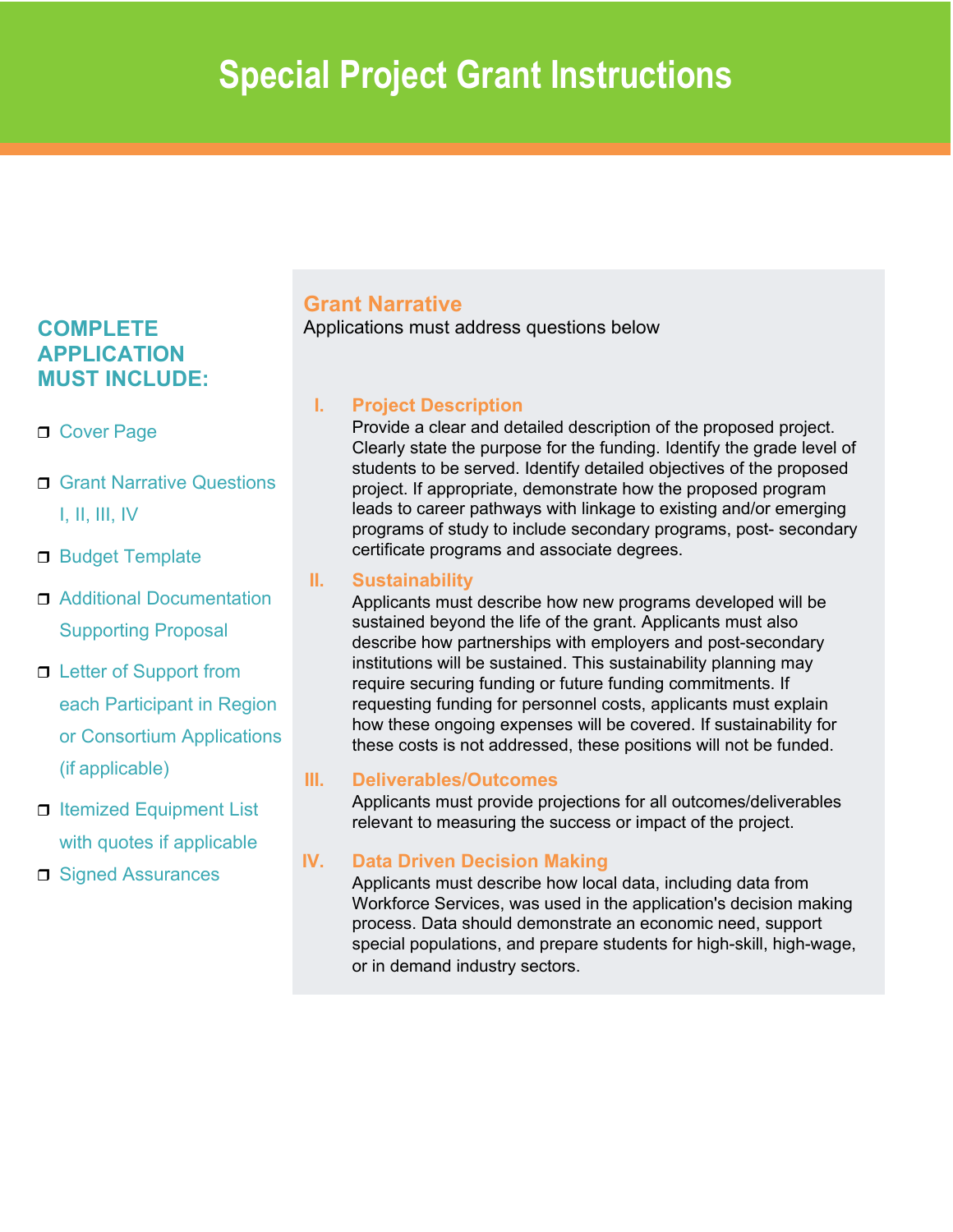

### Special Project Grant Cover Page

Grant Proposal Name:

Amount Requested:

Primary Contact:

LEA/College:

Email Address:

Phone Number: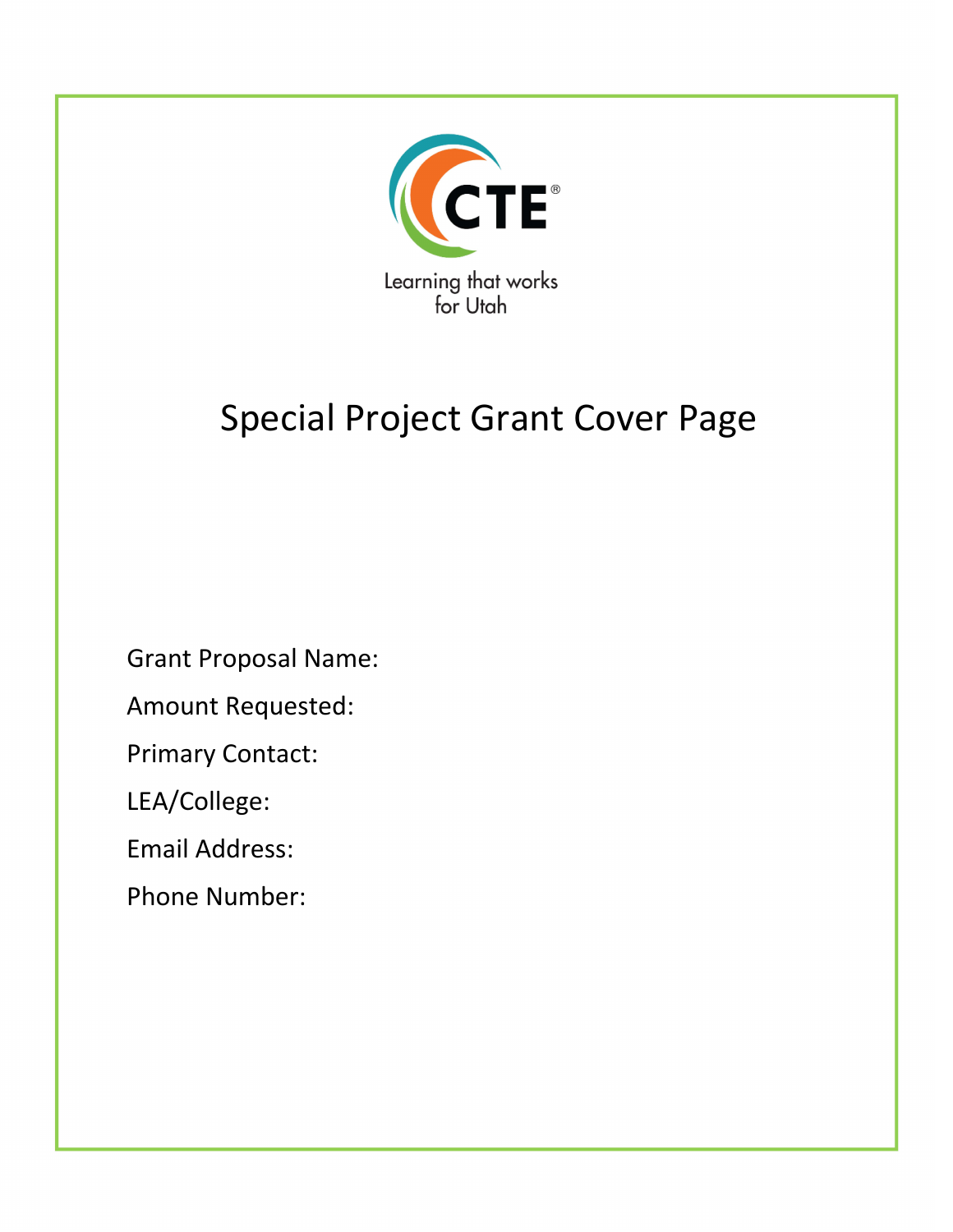### **I. Project Description**

### **II. Sustainability**

### **III. Deliverables/Outcomes**

**IV. Data Driven Decision Making**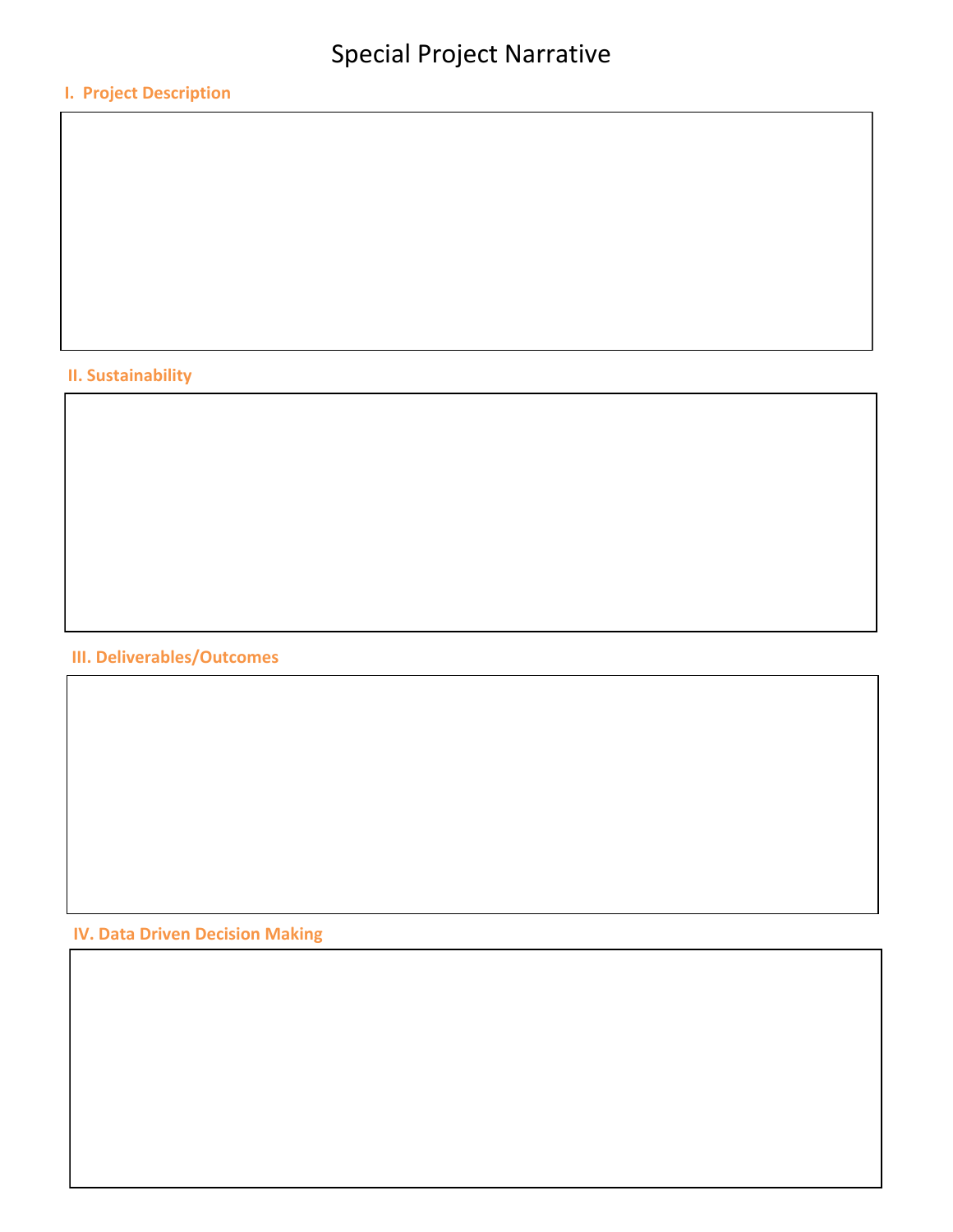### FY22 Special Project Grant Proposed Budget

 Please enter your proposed budget in the template above. For each category you will want to "code" the application as to which required use the category meets. The "Required Uses of Funds" can be located on pages 6-9 the FY22 Local Application Guide.

| <b>Budget Item</b>                              | <b>Required Uses</b><br>of Funds | (1) Career<br>Exploration<br>and Career<br>Guidance | (2)<br>Integration<br>of<br><b>Academics</b><br>and CTE | (3) Special<br><b>Populations</b> | (4) Work-<br>based<br>Learning | (5)<br>Secondary/<br>Postsecondary<br>Alignment | (6)<br>Professional<br>Development | (7) Use of<br>Technology/Eq. | (8)<br>Administration<br>(no more than<br>5%) | <b>Totals</b> |
|-------------------------------------------------|----------------------------------|-----------------------------------------------------|---------------------------------------------------------|-----------------------------------|--------------------------------|-------------------------------------------------|------------------------------------|------------------------------|-----------------------------------------------|---------------|
| Salaries (100)                                  |                                  |                                                     |                                                         |                                   |                                |                                                 |                                    |                              |                                               | \$0.00        |
| Employee Benefits (200)                         |                                  |                                                     |                                                         |                                   |                                |                                                 |                                    |                              |                                               | \$0.00        |
| Purchased Professional & Tech<br>Services (300) |                                  |                                                     |                                                         |                                   |                                |                                                 |                                    |                              |                                               | \$0.00        |
| Other purchased Services (500)                  |                                  |                                                     |                                                         |                                   |                                |                                                 |                                    |                              |                                               | \$0.00        |
| Travel (580)                                    |                                  |                                                     |                                                         |                                   |                                |                                                 |                                    |                              |                                               | \$0.00        |
| Supplies & Materials (600)                      |                                  |                                                     |                                                         |                                   |                                |                                                 |                                    |                              |                                               | \$0.00        |
| Property Including Equipment (700)              |                                  |                                                     |                                                         |                                   |                                |                                                 |                                    |                              |                                               | \$0.00        |
| Other (800)                                     |                                  |                                                     |                                                         |                                   |                                |                                                 |                                    |                              |                                               | \$0.00        |
|                                                 |                                  |                                                     |                                                         |                                   |                                |                                                 |                                    |                              |                                               |               |
| <b>TOTAL EXPENDITURES</b>                       |                                  | \$0.00                                              | \$0.00                                                  | $\$0.00$                          | \$0.00                         | \$0.00                                          | \$0.00                             | \$0.00                       | \$0.00                                        | \$0.00        |

Budget Narrative (Required):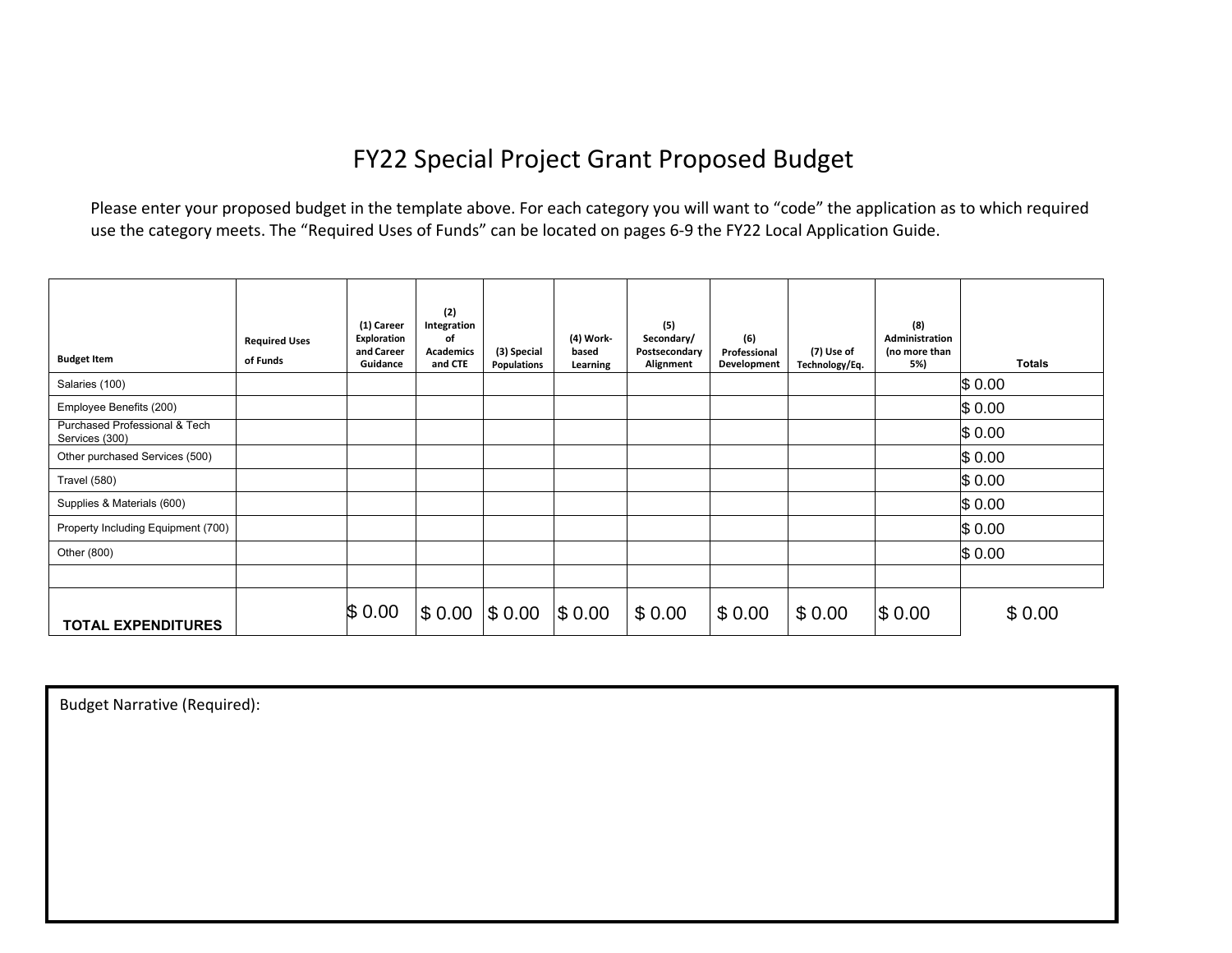### Proposed Equipment List

| Item Description | <b>Purchase Price</b> | Quantity | Class it will be used for |
|------------------|-----------------------|----------|---------------------------|
|                  |                       |          |                           |
|                  |                       |          |                           |
|                  |                       |          |                           |
|                  |                       |          |                           |
|                  |                       |          |                           |
|                  |                       |          |                           |
|                  |                       |          |                           |
|                  |                       |          |                           |
|                  |                       |          |                           |
|                  |                       |          |                           |
|                  |                       |          |                           |
|                  |                       |          |                           |
|                  |                       |          |                           |
|                  |                       |          |                           |
|                  |                       |          |                           |
|                  |                       |          |                           |
|                  |                       |          |                           |
|                  |                       |          |                           |
|                  |                       |          |                           |
|                  |                       |          |                           |